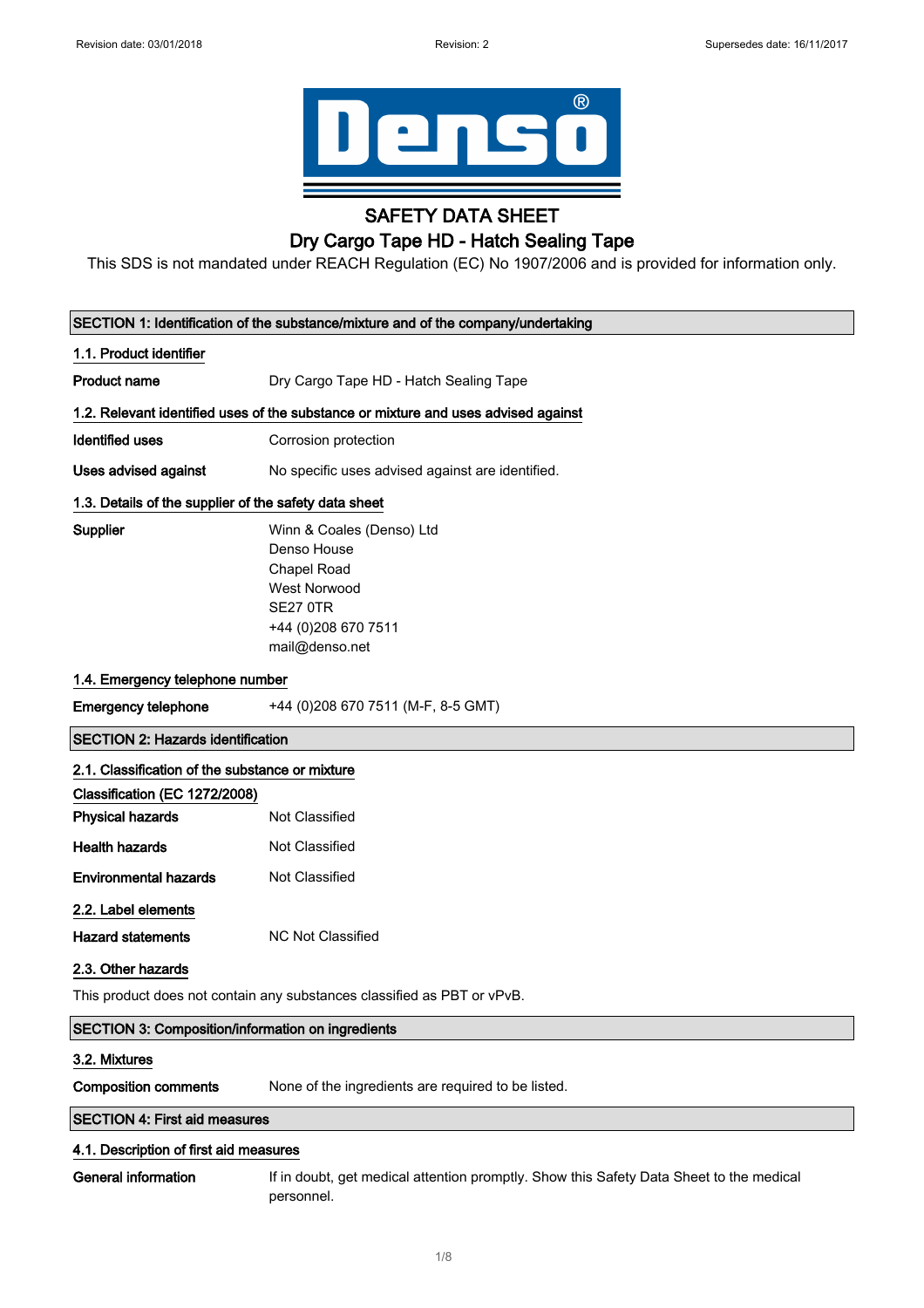| Inhalation                                                 | No specific recommendations. If throat irritation or coughing persists, proceed as follows.<br>Move affected person to fresh air and keep warm and at rest in a position comfortable for<br>breathing. Loosen tight clothing such as collar, tie or belt. Get medical attention if any<br>discomfort continues. |
|------------------------------------------------------------|-----------------------------------------------------------------------------------------------------------------------------------------------------------------------------------------------------------------------------------------------------------------------------------------------------------------|
| Ingestion                                                  | No specific recommendations. If throat irritation or coughing persists, proceed as follows.<br>Rinse mouth. Get medical attention if any discomfort continues.                                                                                                                                                  |
| Skin contact                                               | No specific recommendations. Rinse with water. Get medical attention if any discomfort<br>continues.                                                                                                                                                                                                            |
| Eye contact                                                | Remove any contact lenses and open eyelids wide apart. Rinse with water. Get medical<br>attention if any discomfort continues.                                                                                                                                                                                  |
| Protection of first aiders                                 | Use protective equipment appropriate for surrounding materials.                                                                                                                                                                                                                                                 |
|                                                            | 4.2. Most important symptoms and effects, both acute and delayed                                                                                                                                                                                                                                                |
| <b>General information</b>                                 | The severity of the symptoms described will vary dependent on the concentration and the<br>length of exposure.                                                                                                                                                                                                  |
| Inhalation                                                 | No specific symptoms known.                                                                                                                                                                                                                                                                                     |
| Ingestion                                                  | No specific symptoms known. May cause discomfort if swallowed.                                                                                                                                                                                                                                                  |
| Skin contact                                               | Prolonged contact may cause dryness of the skin.                                                                                                                                                                                                                                                                |
| Eye contact                                                | No specific symptoms known. May be slightly irritating to eyes.                                                                                                                                                                                                                                                 |
|                                                            | 4.3. Indication of any immediate medical attention and special treatment needed                                                                                                                                                                                                                                 |
| Notes for the doctor                                       | Treat symptomatically.                                                                                                                                                                                                                                                                                          |
| <b>Specific treatments</b>                                 | No special treatment required.                                                                                                                                                                                                                                                                                  |
| <b>SECTION 5: Firefighting measures</b>                    |                                                                                                                                                                                                                                                                                                                 |
| 5.1. Extinguishing media                                   |                                                                                                                                                                                                                                                                                                                 |
| Suitable extinguishing media                               | The product is not flammable. Extinguish with alcohol-resistant foam, carbon dioxide, dry<br>powder or water fog. Use fire-extinguishing media suitable for the surrounding fire.                                                                                                                               |
| Unsuitable extinguishing<br>media                          | Do not use water jet as an extinguisher, as this will spread the fire.                                                                                                                                                                                                                                          |
| 5.2. Special hazards arising from the substance or mixture |                                                                                                                                                                                                                                                                                                                 |
| Specific hazards                                           | None known.                                                                                                                                                                                                                                                                                                     |
| <b>Hazardous combustion</b><br>products                    | Thermal decomposition or combustion products may include the following substances:<br>Harmful gases or vapours.                                                                                                                                                                                                 |
| 5.3. Advice for firefighters                               |                                                                                                                                                                                                                                                                                                                 |
| Protective actions during<br>firefighting                  | Avoid breathing fire gases or vapours. Evacuate area. Cool containers exposed to heat with<br>water spray and remove them from the fire area if it can be done without risk. Cool containers<br>exposed to flames with water until well after the fire is out.                                                  |
| Special protective equipment<br>for firefighters           | Wear positive-pressure self-contained breathing apparatus (SCBA) and appropriate protective<br>clothing. Firefighter's clothing conforming to European standard EN469 (including helmets,<br>protective boots and gloves) will provide a basic level of protection for chemical incidents.                      |

### SECTION 6: Accidental release measures

### 6.1. Personal precautions, protective equipment and emergency procedures

Personal precautions No specific recommendations. For personal protection, see Section 8.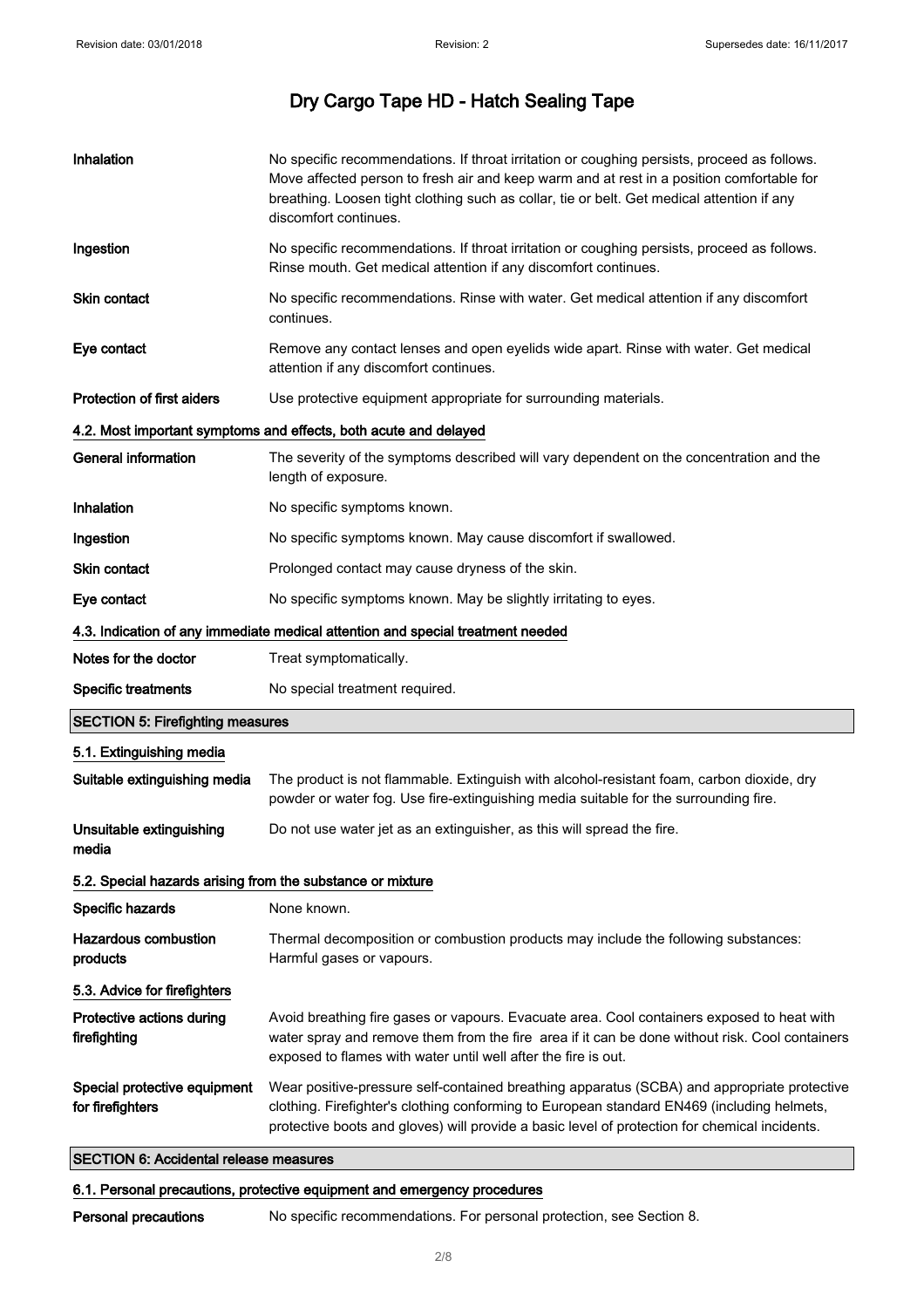#### 6.2. Environmental precautions

Environmental precautions Avoid discharge into drains or watercourses or onto the ground.

#### 6.3. Methods and material for containment and cleaning up

Methods for cleaning up Reuse or recycle products wherever possible. Collect spillage with a shovel and broom, or similar and reuse, if possible. Collect and place in suitable waste disposal containers and seal securely. Flush contaminated area with plenty of water. Wash thoroughly after dealing with a spillage. Dispose of contents/container in accordance with national regulations.

### 6.4. Reference to other sections

| Reference to other sections                             | For personal protection, see Section 8. For waste disposal, see Section 13.                                                                                                                                                              |
|---------------------------------------------------------|------------------------------------------------------------------------------------------------------------------------------------------------------------------------------------------------------------------------------------------|
| <b>SECTION 7: Handling and storage</b>                  |                                                                                                                                                                                                                                          |
| 7.1. Precautions for safe handling                      |                                                                                                                                                                                                                                          |
| <b>Usage precautions</b>                                | Read and follow manufacturer's recommendations. Wear protective clothing as described in<br>Section 8 of this safety data sheet. Keep away from food, drink and animal feeding stuffs.<br>Keep container tightly sealed when not in use. |
| Advice on general<br>occupational hygiene               | Wash promptly if skin becomes contaminated. Take off contaminated clothing. Wash<br>contaminated clothing before reuse.                                                                                                                  |
|                                                         | 7.2. Conditions for safe storage, including any incompatibilities                                                                                                                                                                        |
| Storage precautions                                     | Store away from incompatible materials (see Section 10). No specific recommendations.                                                                                                                                                    |
| Storage class                                           | Unspecified storage.                                                                                                                                                                                                                     |
| 7.3. Specific end use(s)                                |                                                                                                                                                                                                                                          |
| Specific end use(s)                                     | The identified uses for this product are detailed in Section 1.2.                                                                                                                                                                        |
| <b>SECTION 8: Exposure Controls/personal protection</b> |                                                                                                                                                                                                                                          |
| 8.1. Control parameters                                 |                                                                                                                                                                                                                                          |
| Ingredient comments                                     | No dust formed during normal use.                                                                                                                                                                                                        |
| 8.2. Exposure controls                                  |                                                                                                                                                                                                                                          |
| Protective equipment                                    |                                                                                                                                                                                                                                          |
| Appropriate engineering<br>controls                     | No specific ventilation requirements.                                                                                                                                                                                                    |
| Eye/face protection                                     | No specific eye protection required during normal use. Large Spillages: Eyewear complying<br>with an approved standard should be worn if a risk assessment indicates eye contact is<br>possible.                                         |
| Hand protection                                         | No specific hand protection recommended. Large Spillages: Wear protective gloves.                                                                                                                                                        |
| Other skin and body<br>protection                       | Appropriate footwear and additional protective clothing complying with an approved standard<br>should be worn if a risk assessment indicates skin contamination is possible.                                                             |
| Hygiene measures                                        | Wash after use and before eating, smoking and using the toilet. Do not eat, drink or smoke<br>when using this product.                                                                                                                   |
| <b>Respiratory protection</b>                           | No specific recommendations. Provide adequate ventilation. Large Spillages: If ventilation is<br>inadequate, suitable respiratory protection must be worn.                                                                               |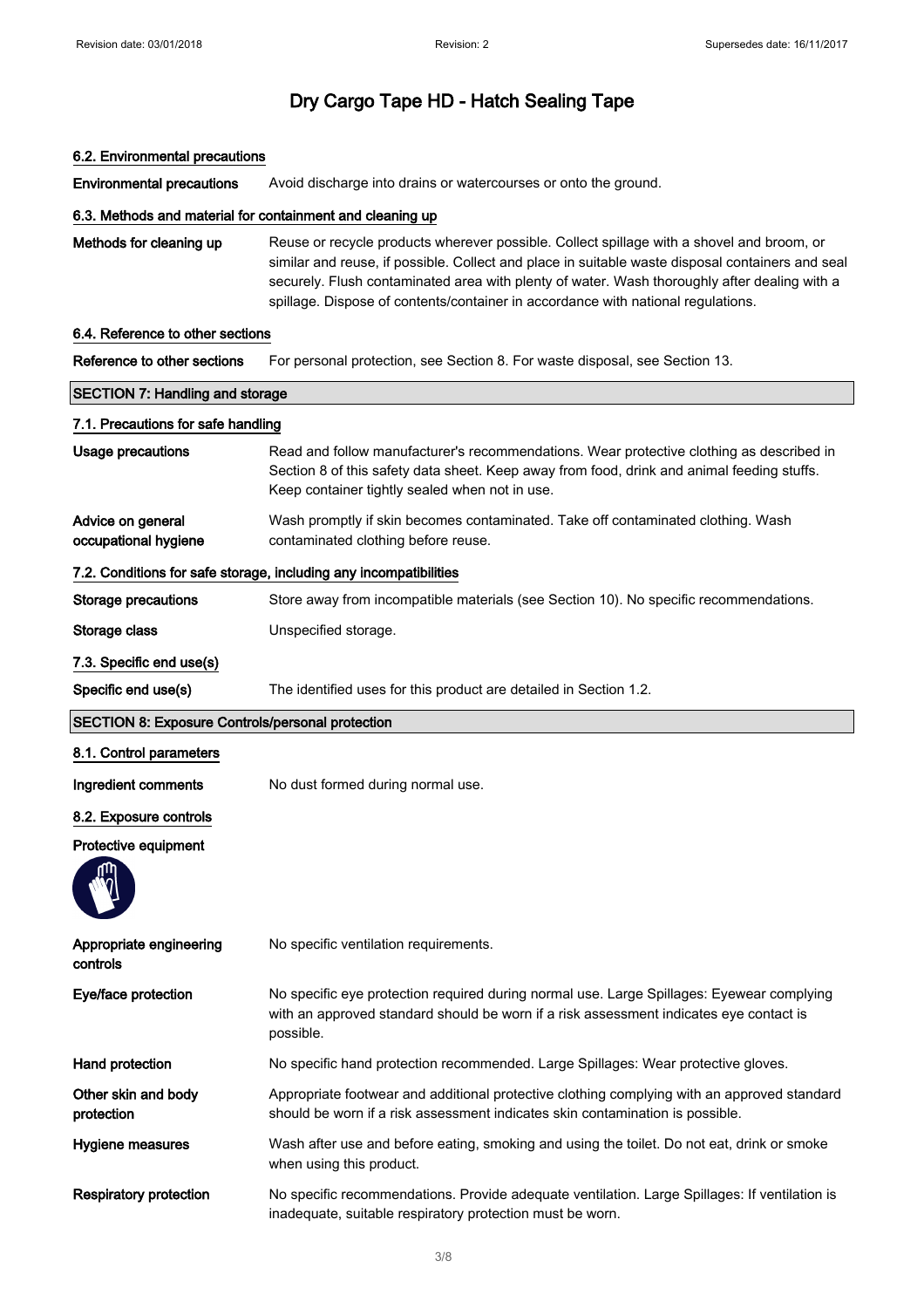$\Bigg]$ 

# Dry Cargo Tape HD - Hatch Sealing Tape

| <b>Environmental exposure</b> | Not regarded as dangerous for the environment. |
|-------------------------------|------------------------------------------------|
| controls                      |                                                |

| <b>SECTION 9: Physical and Chemical Properties</b>         |                                                                                                                        |  |
|------------------------------------------------------------|------------------------------------------------------------------------------------------------------------------------|--|
| 9.1. Information on basic physical and chemical properties |                                                                                                                        |  |
| Appearance                                                 | Solid.                                                                                                                 |  |
| Colour                                                     | Black.                                                                                                                 |  |
| Odour                                                      | Characteristic.                                                                                                        |  |
| <b>Odour threshold</b>                                     | Not available.                                                                                                         |  |
| pH                                                         | Not relevant.                                                                                                          |  |
| <b>Melting point</b>                                       | Not available.                                                                                                         |  |
| Initial boiling point and range                            | Not relevant.                                                                                                          |  |
| Flash point                                                | $>220^{\circ}$ C                                                                                                       |  |
| <b>Evaporation rate</b>                                    | Not relevant.                                                                                                          |  |
| Flammability (solid, gas)                                  | Not available.                                                                                                         |  |
| Vapour pressure                                            | Not relevant.                                                                                                          |  |
| Vapour density                                             | Not relevant.                                                                                                          |  |
| <b>Relative density</b>                                    | Not available.                                                                                                         |  |
| Solubility(ies)                                            | Insoluble in water.                                                                                                    |  |
| <b>Partition coefficient</b>                               | No information available.                                                                                              |  |
| Auto-ignition temperature                                  | Not relevant.                                                                                                          |  |
| <b>Decomposition Temperature</b>                           | Not available.                                                                                                         |  |
| <b>Viscosity</b>                                           | Not available.                                                                                                         |  |
| <b>Explosive properties</b>                                | Not considered to be explosive.                                                                                        |  |
| <b>Oxidising properties</b>                                | Does not meet the criteria for classification as oxidising.                                                            |  |
| 9.2. Other information                                     |                                                                                                                        |  |
| SECTION 10: Stability and reactivity                       |                                                                                                                        |  |
| 10.1. Reactivity                                           |                                                                                                                        |  |
| Reactivity                                                 | See the other subsections of this section for further details.                                                         |  |
| 10.2. Chemical stability                                   |                                                                                                                        |  |
| <b>Stability</b>                                           | Stable at normal ambient temperatures and when used as recommended. Stable under the<br>prescribed storage conditions. |  |
| 10.3. Possibility of hazardous reactions                   |                                                                                                                        |  |
| Possibility of hazardous<br>reactions                      | No potentially hazardous reactions known.                                                                              |  |
| 10.4. Conditions to avoid                                  |                                                                                                                        |  |
| <b>Conditions to avoid</b>                                 | There are no known conditions that are likely to result in a hazardous situation.                                      |  |
| 10.5. Incompatible materials                               |                                                                                                                        |  |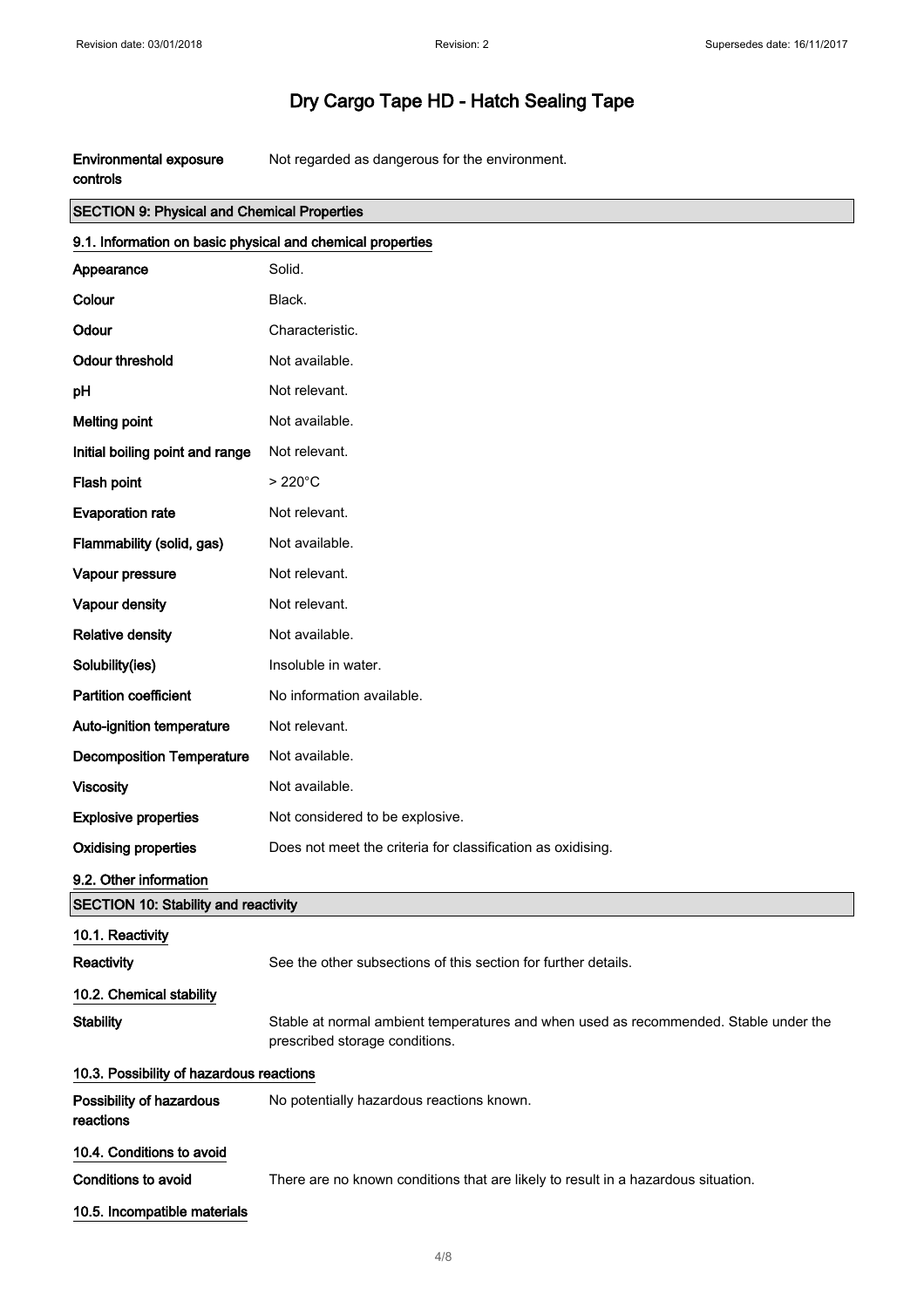$\overline{\phantom{a}}$ 

# Dry Cargo Tape HD - Hatch Sealing Tape

| Materials to avoid                                                   | No specific material or group of materials is likely to react with the product to produce a<br>hazardous situation.                                                     |  |
|----------------------------------------------------------------------|-------------------------------------------------------------------------------------------------------------------------------------------------------------------------|--|
| 10.6. Hazardous decomposition products                               |                                                                                                                                                                         |  |
| Hazardous decomposition<br>products                                  | Does not decompose when used and stored as recommended. Thermal decomposition or<br>combustion products may include the following substances: Harmful gases or vapours. |  |
| <b>SECTION 11: Toxicological information</b>                         |                                                                                                                                                                         |  |
| 11.1. Information on toxicological effects                           |                                                                                                                                                                         |  |
| <b>Toxicological effects</b>                                         | Not regarded as a health hazard under current legislation.                                                                                                              |  |
| Acute toxicity - oral<br>Notes (oral LD <sub>50</sub> )              | Based on available data the classification criteria are not met.                                                                                                        |  |
| Acute toxicity - dermal<br>Notes (dermal LD <sub>50</sub> )          | Based on available data the classification criteria are not met.                                                                                                        |  |
| Acute toxicity - inhalation<br>Notes (inhalation LC <sub>50</sub> )  | Based on available data the classification criteria are not met.                                                                                                        |  |
| Skin corrosion/irritation<br>Animal data                             | Based on available data the classification criteria are not met.                                                                                                        |  |
| Serious eye damage/irritation<br>Serious eye damage/irritation       | Based on available data the classification criteria are not met.                                                                                                        |  |
| <b>Respiratory sensitisation</b><br><b>Respiratory sensitisation</b> | Based on available data the classification criteria are not met.                                                                                                        |  |
| Skin sensitisation<br><b>Skin sensitisation</b>                      | Based on available data the classification criteria are not met.                                                                                                        |  |
| Germ cell mutagenicity<br>Genotoxicity - in vitro                    | Based on available data the classification criteria are not met.                                                                                                        |  |
| Carcinogenicity<br>Carcinogenicity                                   | Based on available data the classification criteria are not met.                                                                                                        |  |
| <b>IARC</b> carcinogenicity                                          | Contains a substance which has been shown to cause cancer in laboratory animals. IARC<br>Group 2A Probably carcinogenic to humans.                                      |  |
| Reproductive toxicity                                                |                                                                                                                                                                         |  |
| Reproductive toxicity - fertility                                    | Based on available data the classification criteria are not met.                                                                                                        |  |
| Reproductive toxicity -<br>development                               | Based on available data the classification criteria are not met.                                                                                                        |  |
| Specific target organ toxicity - single exposure                     |                                                                                                                                                                         |  |
| STOT - single exposure                                               | Not classified as a specific target organ toxicant after a single exposure.                                                                                             |  |
| Specific target organ toxicity - repeated exposure                   |                                                                                                                                                                         |  |
| STOT - repeated exposure                                             | Not classified as a specific target organ toxicant after repeated exposure.                                                                                             |  |
| <b>Aspiration hazard</b><br>Aspiration hazard                        | Not relevant. Solid.                                                                                                                                                    |  |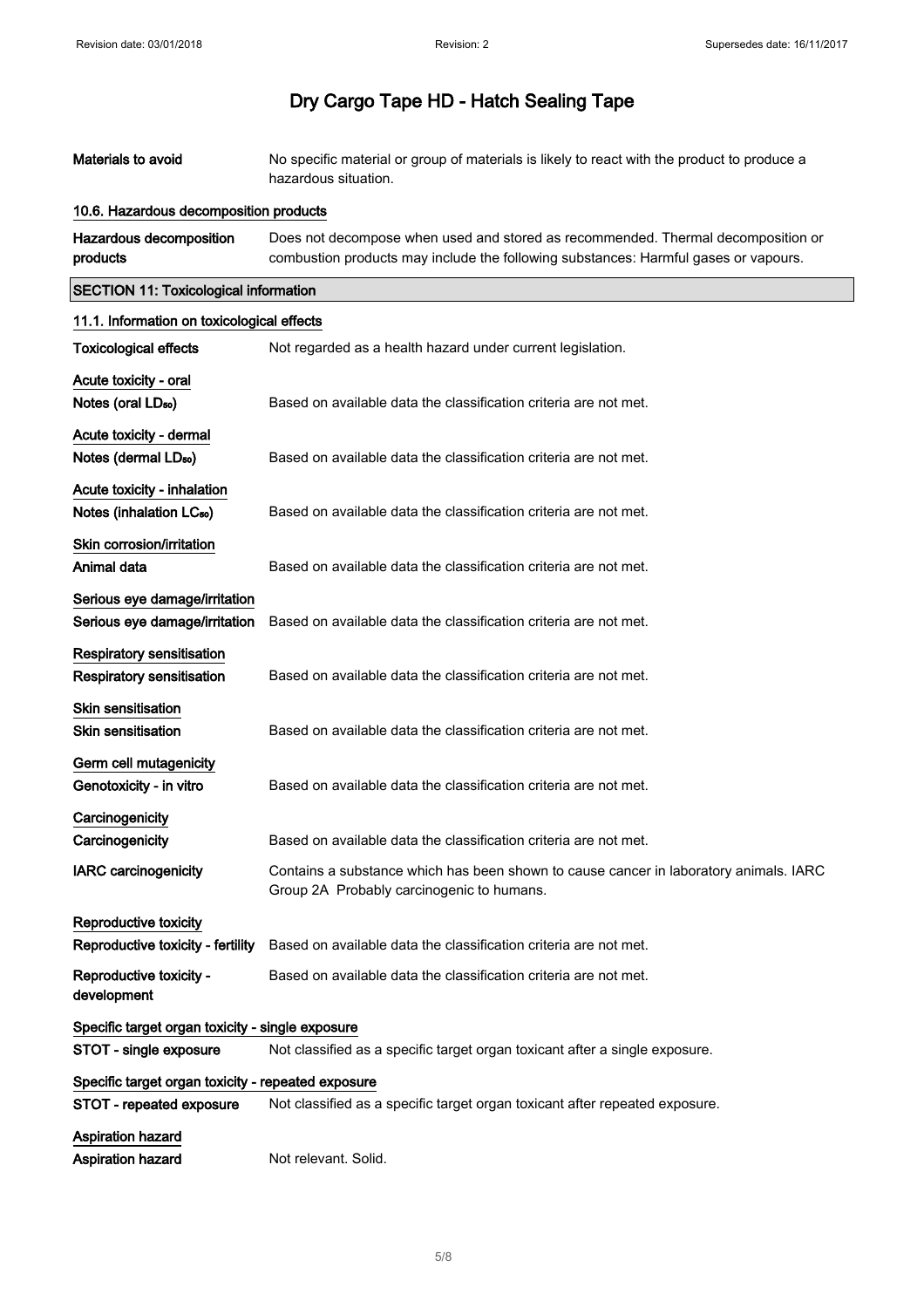| General information                        | No specific health hazards known. The severity of the symptoms described will vary<br>dependent on the concentration and the length of exposure.                                                                                                                                                                                                                                                     |  |
|--------------------------------------------|------------------------------------------------------------------------------------------------------------------------------------------------------------------------------------------------------------------------------------------------------------------------------------------------------------------------------------------------------------------------------------------------------|--|
| Inhalation                                 | No specific symptoms known.                                                                                                                                                                                                                                                                                                                                                                          |  |
| Ingestion                                  | No specific symptoms known. May cause discomfort if swallowed.                                                                                                                                                                                                                                                                                                                                       |  |
| <b>Skin contact</b>                        | Prolonged contact may cause dryness of the skin.                                                                                                                                                                                                                                                                                                                                                     |  |
| Eye contact                                | No specific symptoms known. May be slightly irritating to eyes.                                                                                                                                                                                                                                                                                                                                      |  |
| Route of exposure                          | Ingestion Inhalation Skin and/or eye contact                                                                                                                                                                                                                                                                                                                                                         |  |
| <b>Target organs</b>                       | No specific target organs known.                                                                                                                                                                                                                                                                                                                                                                     |  |
| <b>SECTION 12: Ecological Information</b>  |                                                                                                                                                                                                                                                                                                                                                                                                      |  |
| Ecotoxicity                                | Not regarded as dangerous for the environment. However, large or frequent spills may have<br>hazardous effects on the environment.                                                                                                                                                                                                                                                                   |  |
| 12.1. Toxicity                             |                                                                                                                                                                                                                                                                                                                                                                                                      |  |
| <b>Toxicity</b>                            | Based on available data the classification criteria are not met.                                                                                                                                                                                                                                                                                                                                     |  |
| 12.2. Persistence and degradability        |                                                                                                                                                                                                                                                                                                                                                                                                      |  |
|                                            | Persistence and degradability The degradability of the product is not known.                                                                                                                                                                                                                                                                                                                         |  |
| 12.3. Bioaccumulative potential            |                                                                                                                                                                                                                                                                                                                                                                                                      |  |
| <b>Bioaccumulative potential</b>           | No data available on bioaccumulation.                                                                                                                                                                                                                                                                                                                                                                |  |
| <b>Partition coefficient</b>               | No information available.                                                                                                                                                                                                                                                                                                                                                                            |  |
| 12.4. Mobility in soil                     |                                                                                                                                                                                                                                                                                                                                                                                                      |  |
| <b>Mobility</b>                            | No data available.                                                                                                                                                                                                                                                                                                                                                                                   |  |
| 12.5. Results of PBT and vPvB assessment   |                                                                                                                                                                                                                                                                                                                                                                                                      |  |
| Results of PBT and vPvB<br>assessment      | This product does not contain any substances classified as PBT or vPvB.                                                                                                                                                                                                                                                                                                                              |  |
| 12.6. Other adverse effects                |                                                                                                                                                                                                                                                                                                                                                                                                      |  |
| Other adverse effects                      | None known.                                                                                                                                                                                                                                                                                                                                                                                          |  |
| <b>SECTION 13: Disposal considerations</b> |                                                                                                                                                                                                                                                                                                                                                                                                      |  |
| 13.1. Waste treatment methods              |                                                                                                                                                                                                                                                                                                                                                                                                      |  |
| <b>General information</b>                 | The generation of waste should be minimised or avoided wherever possible. Reuse or recycle<br>products wherever possible. This material and its container must be disposed of in a safe<br>way.                                                                                                                                                                                                      |  |
| <b>Disposal methods</b>                    | Dispose of surplus products and those that cannot be recycled via a licensed waste disposal<br>contractor. Waste packaging should be collected for reuse or recycling. Incineration or landfill<br>should only be considered when recycling is not feasible. Waste should not be disposed of<br>untreated to the sewer unless fully compliant with the requirements of the local water<br>authority. |  |
| <b>SECTION 14: Transport information</b>   |                                                                                                                                                                                                                                                                                                                                                                                                      |  |
| General                                    | The product is not covered by international regulations on the transport of dangerous goods<br>(IMDG, IATA, ADR/RID).                                                                                                                                                                                                                                                                                |  |

14.1. UN number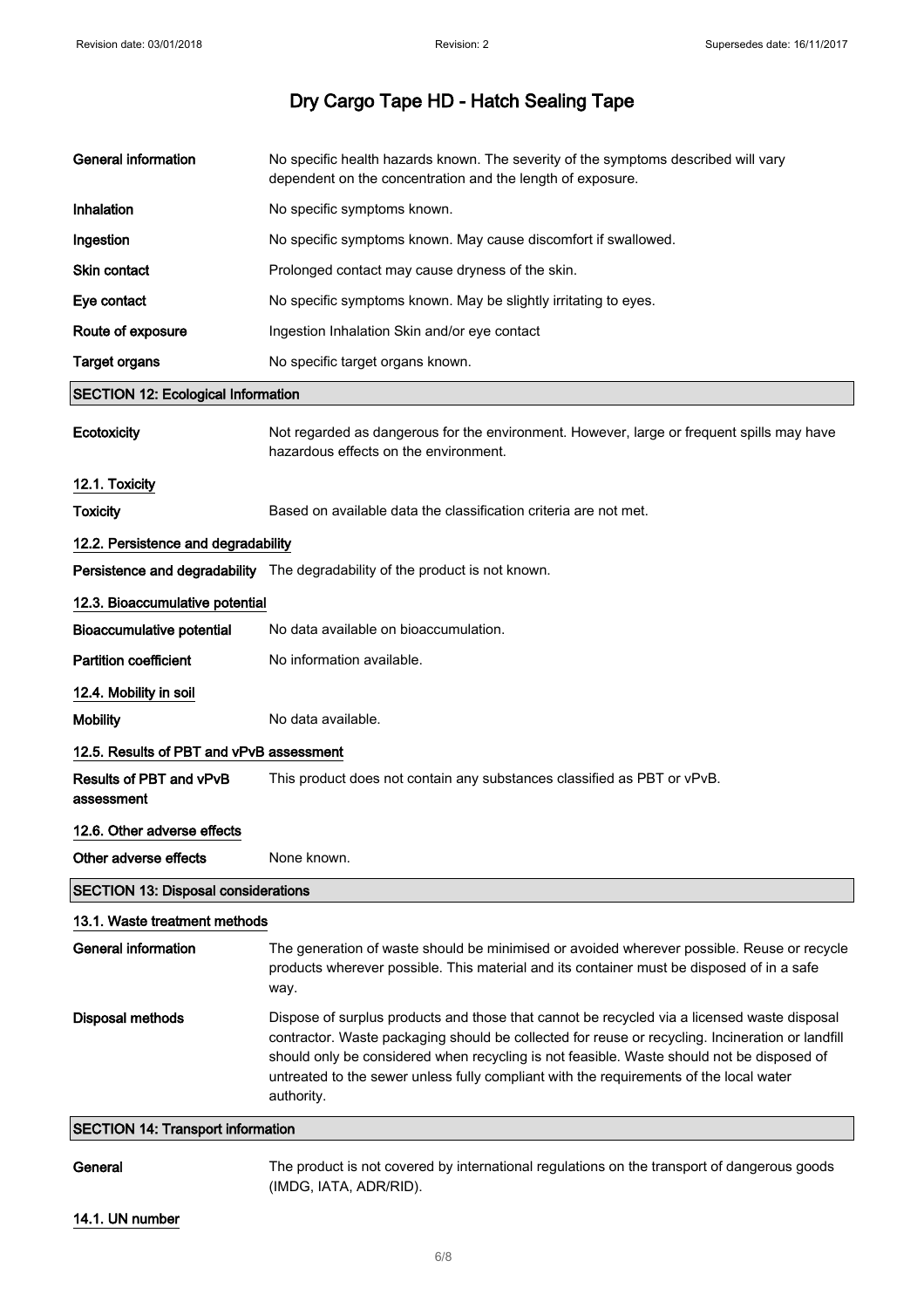Not applicable.

#### 14.2. UN proper shipping name

Not applicable.

#### 14.3. Transport hazard class(es)

No transport warning sign required.

#### 14.4. Packing group

Not applicable.

#### 14.5. Environmental hazards

Environmentally hazardous substance/marine pollutant No.

#### 14.6. Special precautions for user

Not applicable.

#### 14.7. Transport in bulk according to Annex II of MARPOL and the IBC Code

#### Transport in bulk according to Not applicable. Annex II of MARPOL 73/78 and the IBC Code

#### SECTION 15: Regulatory information

|                       | 15.1. Safety, health and environmental regulations/legislation specific for the substance or mixture |
|-----------------------|------------------------------------------------------------------------------------------------------|
| National regulations  | Health and Safety at Work etc. Act 1974 (as amended).                                                |
|                       | The Carriage of Dangerous Goods and Use of Transportable Pressure Equipment                          |
|                       | Regulations 2009 (SI 2009 No. 1348) (as amended) ["CDG 2009"].                                       |
|                       | EH40/2005 Workplace exposure limits.                                                                 |
| <b>EU</b> legislation | Regulation (EC) No 1907/2006 of the European Parliament and of the Council of 18                     |
|                       | December 2006 concerning the Registration, Evaluation, Authorisation and Restriction of              |
|                       | Chemicals (REACH) (as amended).                                                                      |
|                       | Commission Regulation (EU) No 2015/830 of 28 May 2015.                                               |
|                       | Regulation (EC) No 1272/2008 of the European Parliament and of the Council of 16                     |
|                       | December 2008 on classification, labelling and packaging of substances and mixtures (as<br>amended). |

#### 15.2. Chemical safety assessment

No chemical safety assessment has been carried out.

#### Inventories

EU - EINECS/ELINCS None of the ingredients are listed or exempt.

SECTION 16: Other information